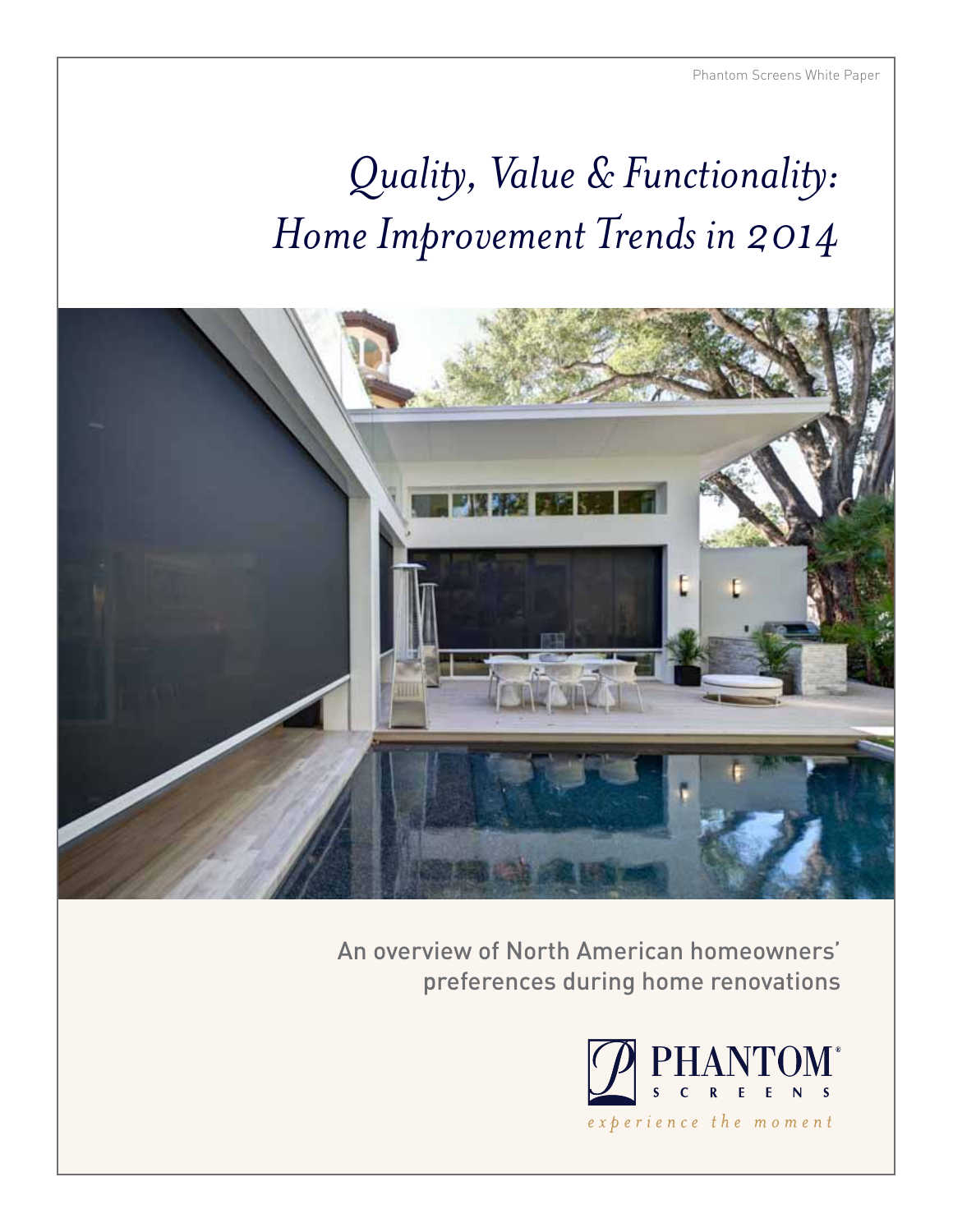## **North American homeowners' preferences during home renovations in 2014**

### **Introduction:**

U.S. consumers spend approximately \$2 trillion on their housing needs every year. Their Canadian counterparts, emerging from the global economic downturn less scathed than the US consumers, are again opening their wallets with a desire to spend \$45 billion on renovations and upgrades to their homes in 2014. With increasing investments in home improvements and the huge echo-boom population moving into the home buying market over the coming decade, the remodeling industry is facing a more promising future.<sup>1</sup>

It is vital to know the needs, wants, and priorities of these homeowners in order to understand their spending psyche more than simply reviewing current home buying and pricing trends. Phantom Screens wanted to learn about exactly what is important for homeowners who plan to renovate or upgrade their homes, and conducted a North America wide consumer survey to learn about just that. The finding of the survey, combined with housing and renovation industry data from several notable national industry news and research outlets, form the basis of this white paper. The paper includes info on homeowners' motivating factors when updating their homes, their preferences of product features and design trends. High quality products, efficient usage of existing living spaces, and adding comfort and additional value to the home are some of the highlighted results.

#### **Homeowners are ready to tackle renovation projects**

After hitting a cyclical bottom in late 2009 and languishing near that low for two years, the North American home improvement market appears poised for a solid rebound.<sup>2</sup> As noted by Gillian B. White, associate editor at Kiplinger.com, there's more expansion ahead for the housing market in 2014, with starts and new-home sales continuing to rise at double-digit rates, thanks to tight inventory.<sup>3</sup> The National Association of Home Builders also projects that residential remodeling spending on owner-occupied single-family homes will increase 2.5 percent in 2014 over 2013, and another 1.8 percent in 2015.4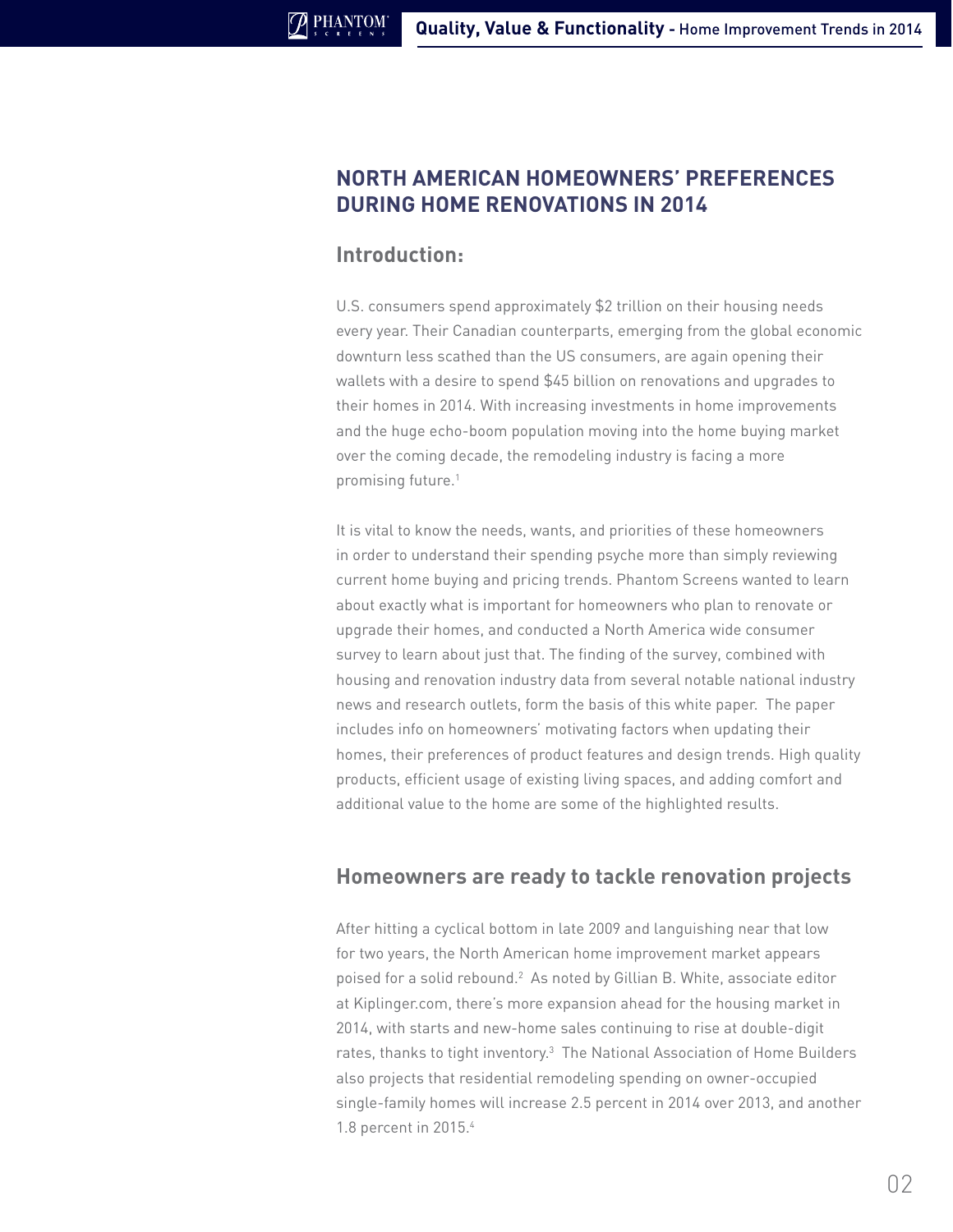These numbers are also supported by Houzz.com, the world's leading online platform for home remodeling and design. Their 2013 Houzz & Home Survey found that 84 percent of respondents plan to decorate or redecorate in the next two years, and 40 percent want to remodel or build an addition.<sup>5</sup> While the recession caused homeowners to stay put instead of selling and moving to a better home, it has also caused them to look at their current homes as sanctuaries rather than just shelters, resulting in growing number of updates and renovations to existing homes.

"We asked a total of 810 consumers about reasons for updating their homes, the average amount spent on renovations, and items purchased to improve their homes," says Paul Ackah-Sanzah, senior marketing manager at Phantom Screens. "With 2 in 3 consumers having completed renovations or remodeled their home within the last three years, the findings show that homeowners seem to feel more confident in their plans to improve their homes."



*"53% of homeowners agree now is a good time to renovate a home"* 

2013 Houzz House & Home Survey

The average amount spent on renovations - between \$15,000 and \$20,000 – is noted by Phantom's survey respondents, as well as Canadian Imperial Bank of Commerce homeowners' polls in 2013 & 2014. While CIBC's 2013 figures pointed at homeowners splurging on average \$15,300 on their home renovations, an average expected cost of renovating the home according to their 2014 poll is \$19,754 – up 29% from their last year's results.6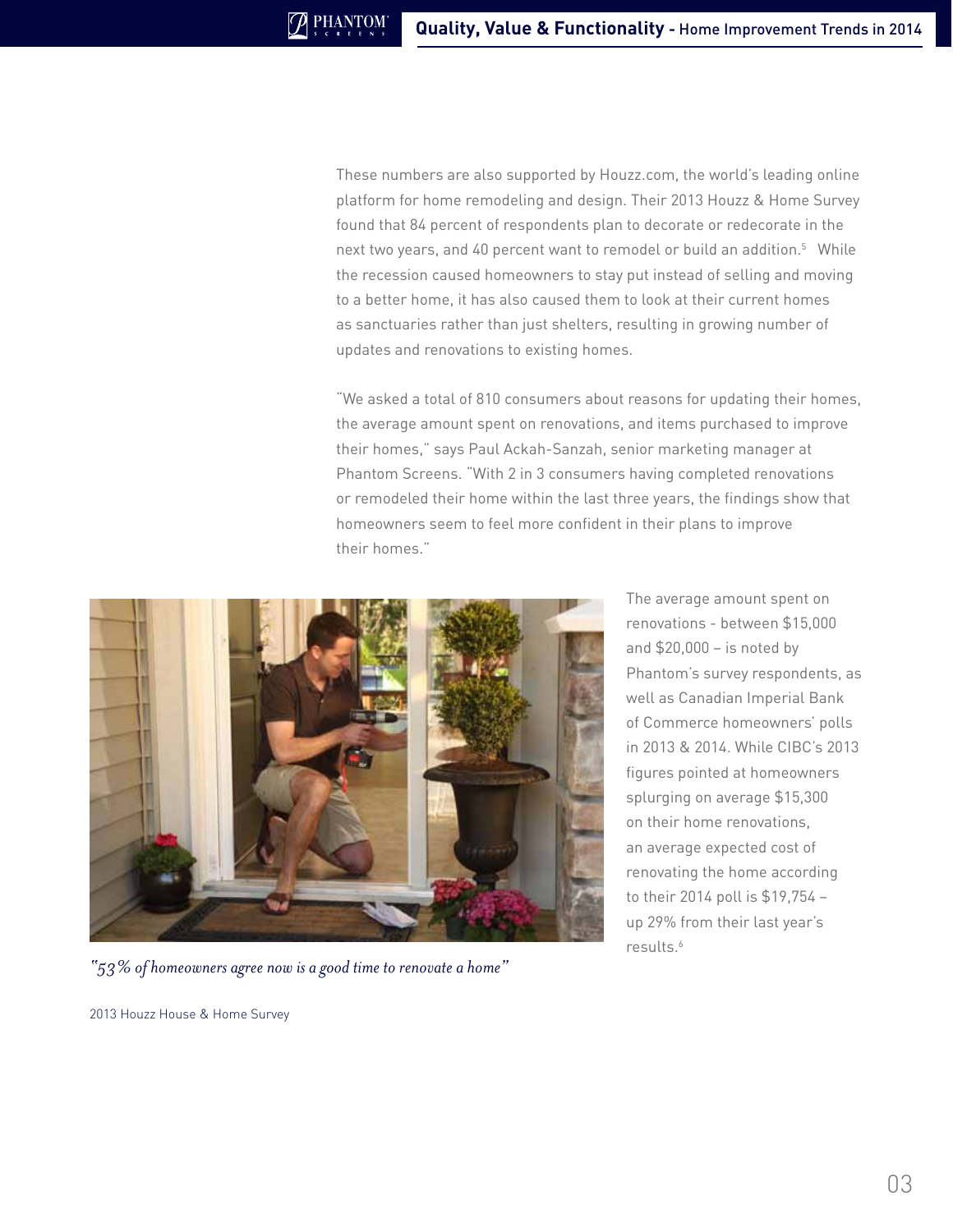#### **Quality Matters**

Taking pride in their homes, the majority of survey respondents highlights the importance of selecting highest quality items they can realistically afford, thereby notably placing more value on quality of products than just selecting the items solely based on price.

Value is not about price alone. Offering good value tailored around benefits of the product beyond price resonates with consumers who continue to look for ways to stretch their money when enhancing or upgrading their homes. Homeowners list the need to modernize and to upgrade the home as the two most important reasons for renovating or remodeling, choosing quality over price when purchasing home improvement products.



"With the popularity of social media sites people have become more aware of architectural beauty and desire to update their own environments with upgraded details, materials, and additional spaces," notes Wayne Visbeen, president of [Visbeen Architects, Inc.](http://www.visbeen.com) and recipient of numerous Best in American Living awards. Quoting Charles Eames, he adds: "The details are not the details. They make the design."

#### Outdoor living - a popular trend:

*Creating outdoor living space (outdoor rooms, covered outdoor spaces as well as more traditional decks, patios, and porches) continue to be the property enhancement growing the most in popularity, with almost 63 percent of architects reporting increasing consumer interest.*

Source: American Institute of Architects

# **The Most Important Areas to Upgrade: Outdoor Spaces & Garages**

With 6 in 10 homeowners questioned for the Phantom Screens survey often thinking about ways in which they can make their home look or feel better, the three most common and important areas are the outdoor deck and patio, garage, and backyard with lawn/garden.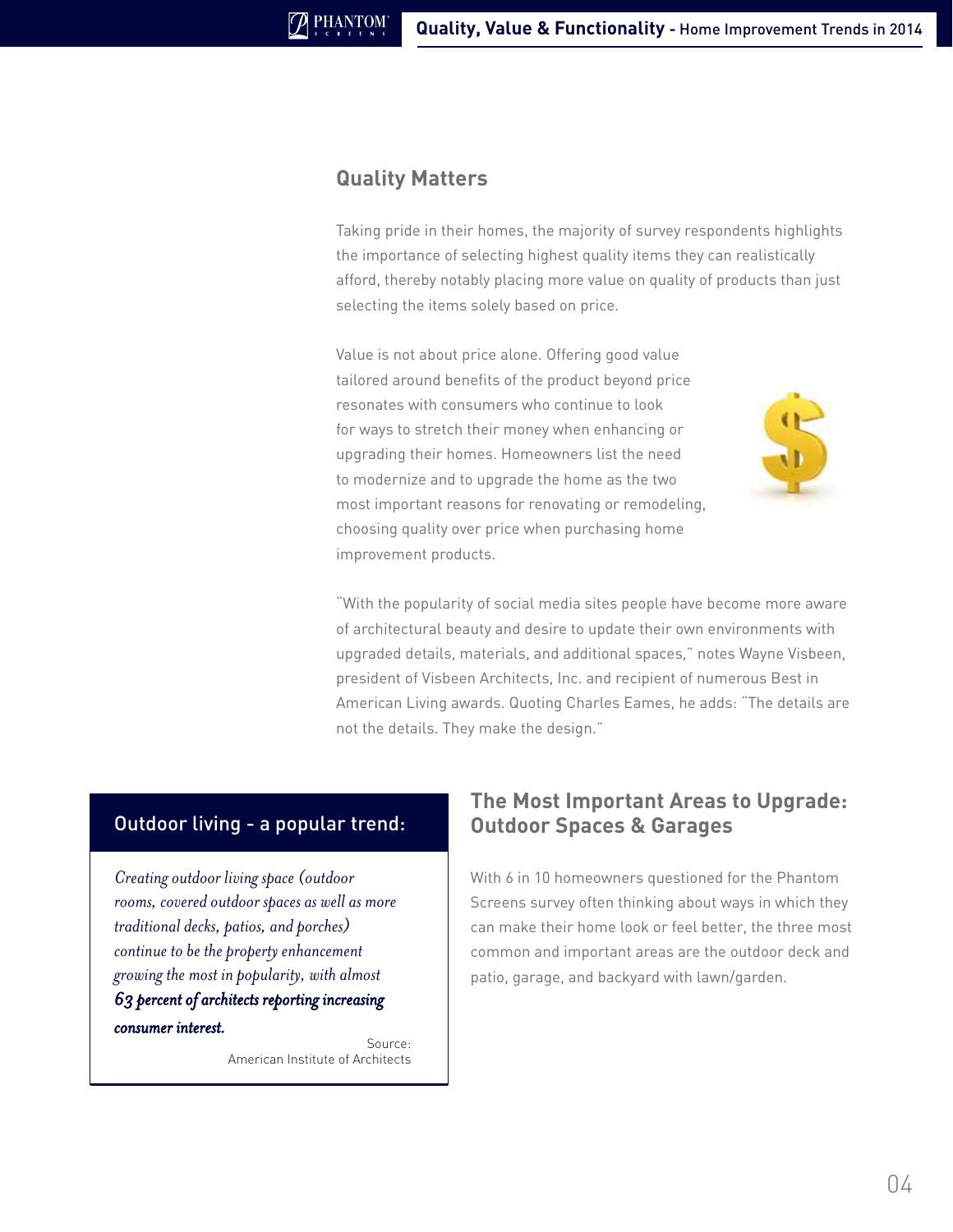Phil Kean, President of [Phil Kean Design Group](http://philkeandesigns.com) and [WAYCOOL Homes,](http://waycoolhomesus.com)  [LLC](http://waycoolhomesus.com), agrees with the findings. "Over the past eight years, indoor/outdoor living spaces have become a priority for the majority of our homeowners," notes Kean. "Opening a home to the outdoors not only creates a beautiful and relaxing atmosphere; it also provides additional square footage for entertaining. Consumers understand these benefits, and are looking for homes that open family rooms, kitchens, beds and baths to the outdoors."

Paul Ackah-Sanzah adds: "The outdoor living trend is definitely here to stay. Our products help homeowners make the most of their porches and patios, and during the last few years we have witnessed a solid growth in that category as people look to update not just their homes' interiors but also the outdoor areas."



*Phantom's Executive motorized retractable screens, selected for The New American Home 2012, create an outdoor living areas that is protected from the bugs and the sun.* 

Design: Phil Kean Design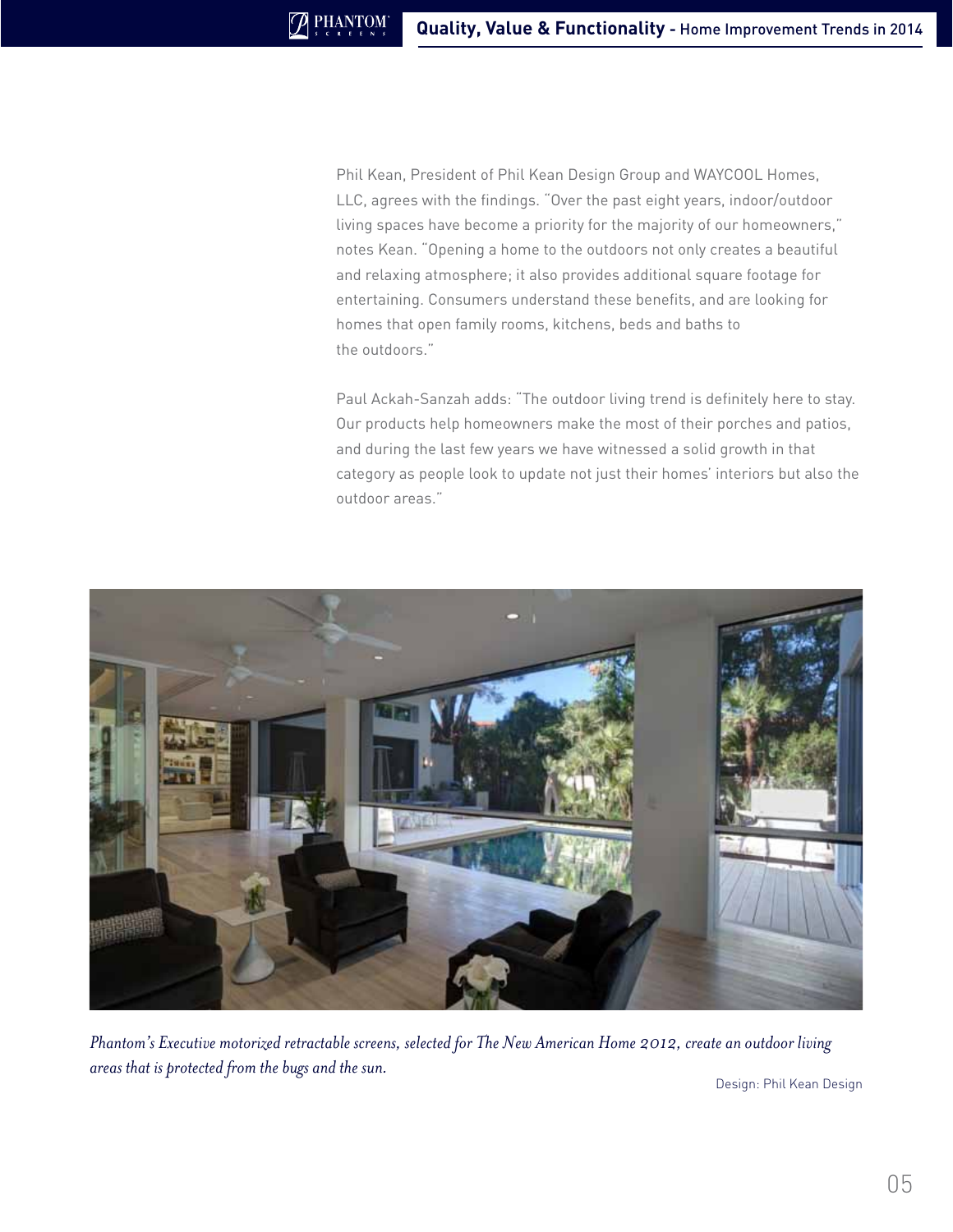The American Institute of Architects' first-quarter 2013 Home Design Trends Survey supports the same theme. According to the findings, US households continue to show more confidence in the recovering housing market, investing in more outdoor amenities and larger homes despite strained lot sizes; and 63% of US architectural firms reported in June 2013 "increasing" activity/demand for outdoor living spaces. In other words, a large percentage of architects select an outdoor living space as the most popular "special function room" in housing construction. The increased enthusiasm in outdoor living has pushed this special function room to the top of the most popular list.7



Not only is the topic of outdoor living hot among homeowners who want to make the most of their living spaces, but it also links to the theme of adding value to one's home. Remodeling Magazine's 2014 Cost vs Value Report lists deck renovation as second most popular upgrade that delivers backyard living at a fraction of a price of the addition. Spending on average around \$9,539.00, the homeowners can expect 87.4% return on that investment.<sup>8</sup>

Garages were also singled out by Phantom's survey respondents as one of the three common and important features of the home. Gone are the days when a garage was an often-cluttered space to just park the car or store all the household tools. While homeowners may update the rest of the house to add comfort and value, garage upgrades can deliver usable space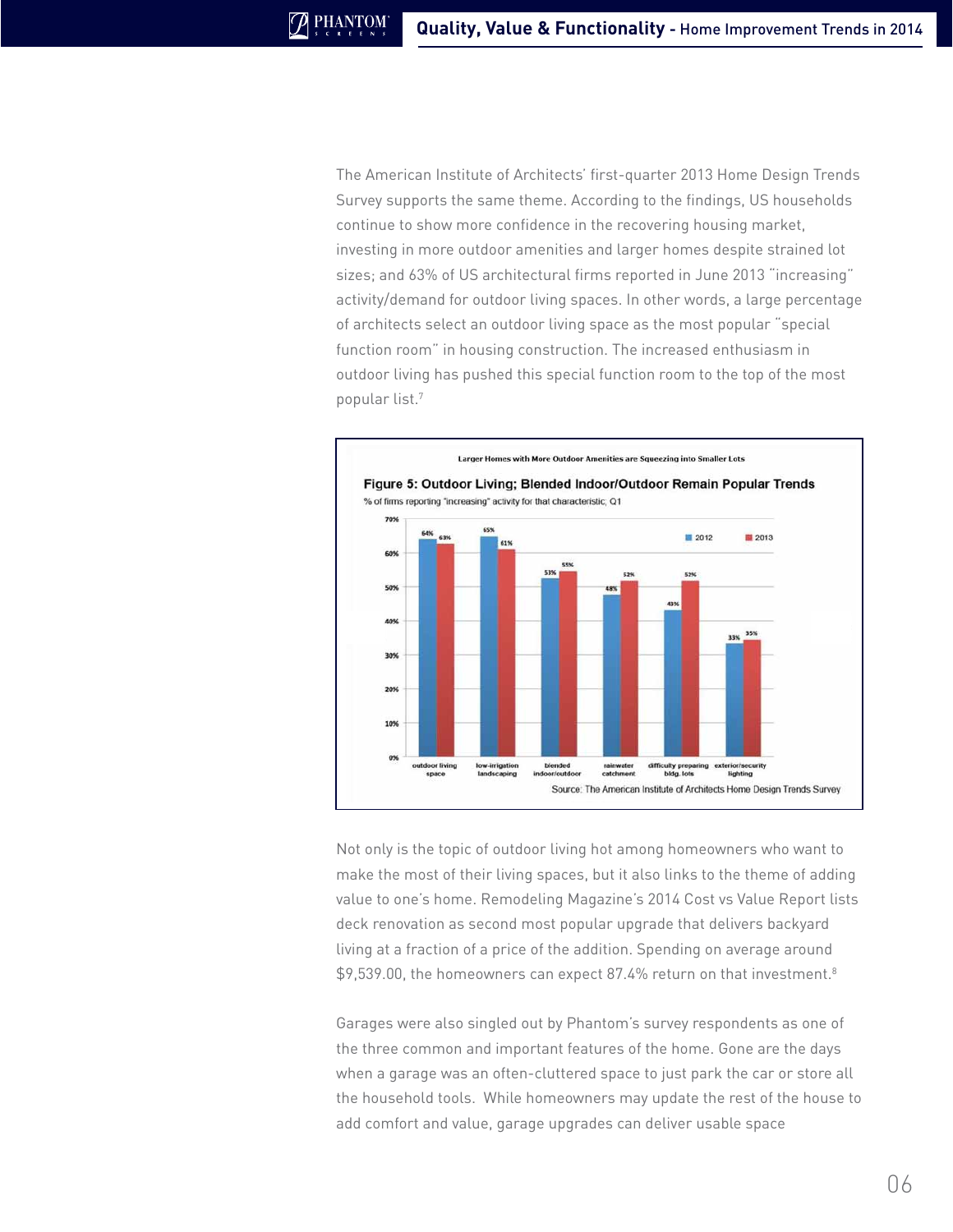at a fraction of the cost that one would have to shell out when building an addition to the home. The quickest upgrade – installing a new garage door – delivers instant curb appeal and can have a major impact on the home's appearance and value.<sup>9</sup> Homeowners can take an extra step and install a motorized retractable screen on their garage doors to turn the otherwise often-unused space into a multi-purpose room for working on weekend projects through early spring to late summer.

# **Kitchen & living room: the two favourites**

## Reasons to Renovate:

*83%: Improve Look, Feel, Flow & Layout*

*54%: Increase Home Value*

2013 Houzz & Home Survey

Consumers questioned by Phantom Screens listed the living room and kitchen as the parts of the home that felt they were most proud of, and most (7 in 10) agreed completely that it is very important to them the way their home looks. While most don't want a larger kitchen, 77% want to incorporate a feeling of space and openness with three-quarters of homeowners wanting to create a kitchen that's open to other spaces, like the dining and living rooms.<sup>10</sup> And although homeowners rate kitchen remodels as one of the top projects to add value to one's home, it is interesting that people questioned by both Houzz and Phantom Screens rated the goal of increasing home value on a lower scale than just wanting to upgrade to improve the look, feel, and function of the space.



*An open concept kitchen that is connected to the living room continues to be a sought-after design element by the majority of homeowners.* 

Wayne Visbeen concurs with the research findings, noting that "the living and kitchen areas continue to be a priority when we design for customers. There's a blurring of the lines between the two areas as the kitchen has become a focal point of entertaining and the living area an extension of the kitchen." Homeowners can ensure the best combination of the two popular spaces by incorporating repeated design elements to create a truly unified look and blend cooking, dining, and living.

Design: Visbeen Architects, Inc.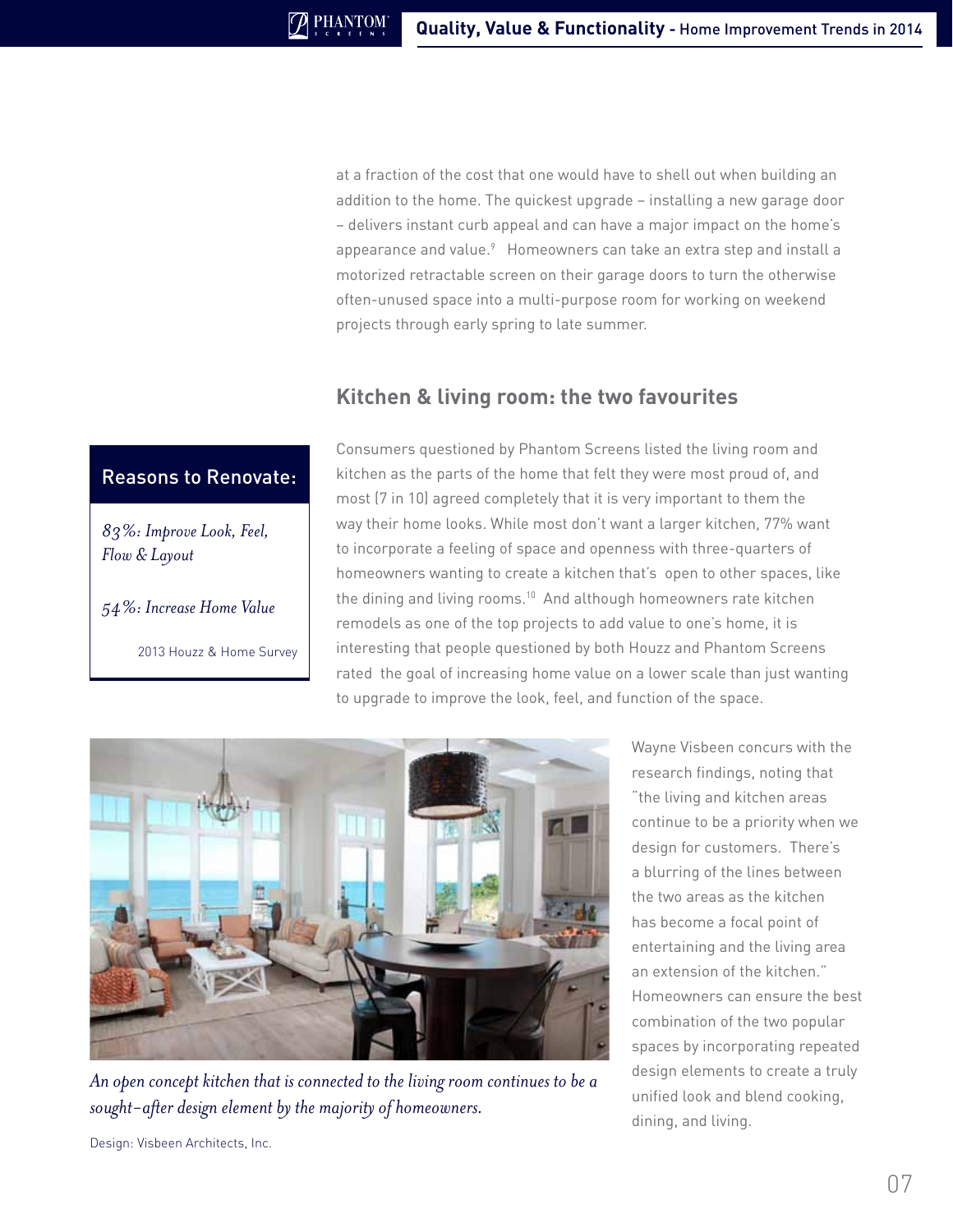Findings from the American Institute of Architects' Home Design Trends Survey for the fourth quarter of 2013 support the above statements. According to the answers submitted by a panel of over 500 architecture firms that concentrate their practice in the residential sector, the number and size of kitchens is increasing, and upscale features and products used in these areas of the home are growing in popularity. Almost a third of respondents indicated that the number and size of kitchen/food prep/food storage areas was also increasing – in other words, growing number of homeowners want spacious kitchens that would be integrated with family space such as great rooms.<sup>12</sup>

# **Conclusions**

While the economy and job markets still have a lot to gain before reaching pre-recession levels, consumer confidence is up and so are the number of home improvement projects that will be tackled in North America during 2014.

Using both online and traditional sources to gather home décor and design ideas, consumers will pay for things that matter to them: quality, making most of their living spaces, and adding value to their homes. Selecting quality home improvement products that may be higher in price point but yet deliver more benefits, homeowners create comfortable and usable outdoor living areas, enhance the curb appeal and the overall functionality of their homes.

Highlighting their kitchens and living rooms as spaces they are most proud of, consumers continue to transform these parts of the home into multifunctional living areas that are not just well-designed, but act as true hubs of the home.